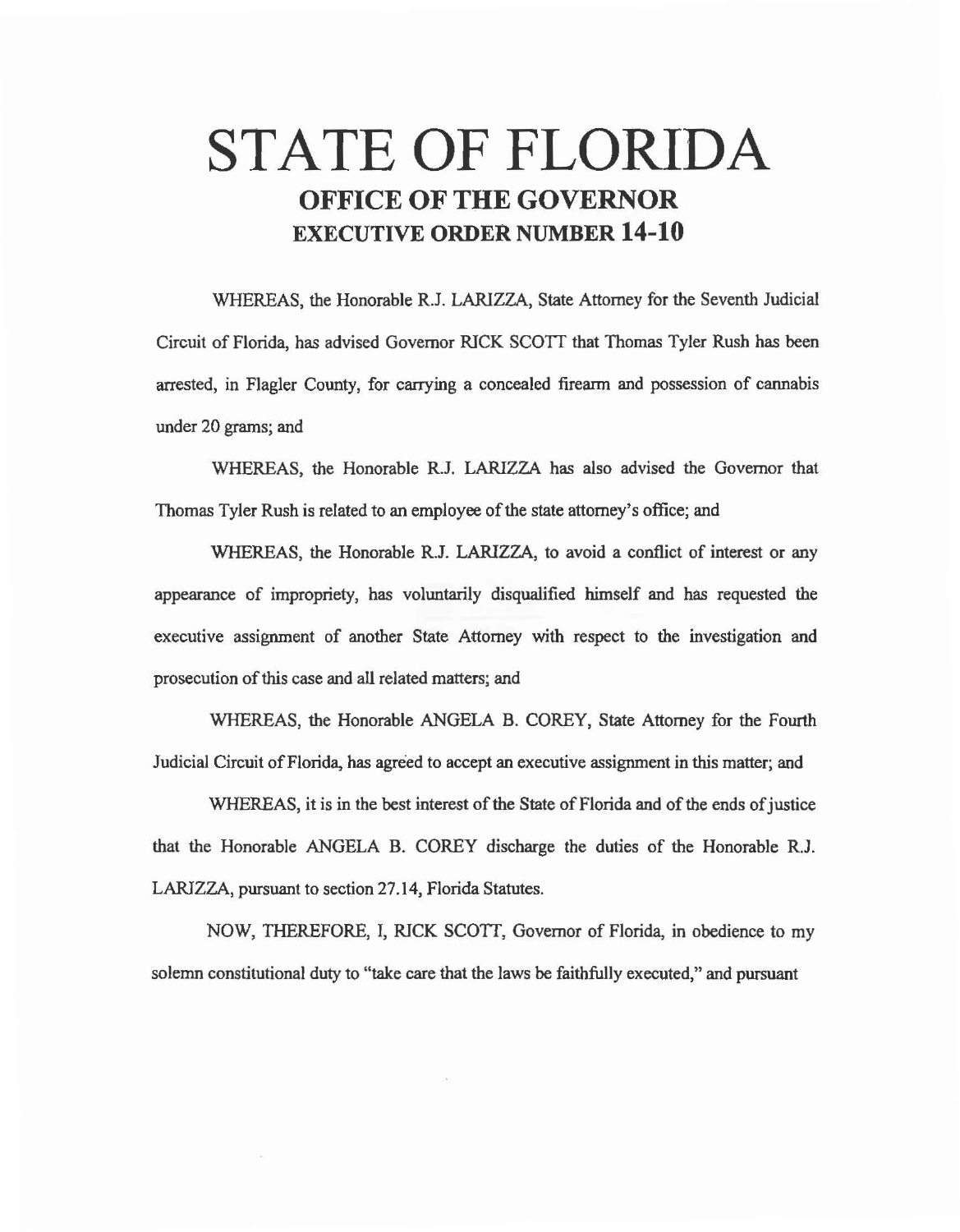to the Constitution and laws of the State of Florida, issue the following Executive Order, effective immediately:

## Section 1.

The Honorable ANGELA B. COREY, State Attorney for the Fourth Judicial Circuit of Florida, referred to *as* the "Assigned State Attorney," is assigned to discharge the duties of the Honorable R.J. LARIZZA, State Attorney for the Seventh Judicial Circuit of Florida, *as* they relate to the investigation, prosecution and all matters related to Thomas Tyler Rush. Section 2.

The Assigned State Attorney or one or more Assistant State Attorneys and Investigators, who have been designated by the Assigned State Attorney, shall proceed immediately to the Seventh Judicial Circuit of Florida, and are vested with the authority to perform the duties prescribed herein.

## Section 3.

All residents of the Seventh Judicial Circuit are requested, and all public officials are directed, to cooperate and render whatever assistance is necessary to the Assigned State Attorney, so that justice may be served.

## Section 4.

The period of this Executive Assignment shall be for one (1) year, to and including January 9, 2015.